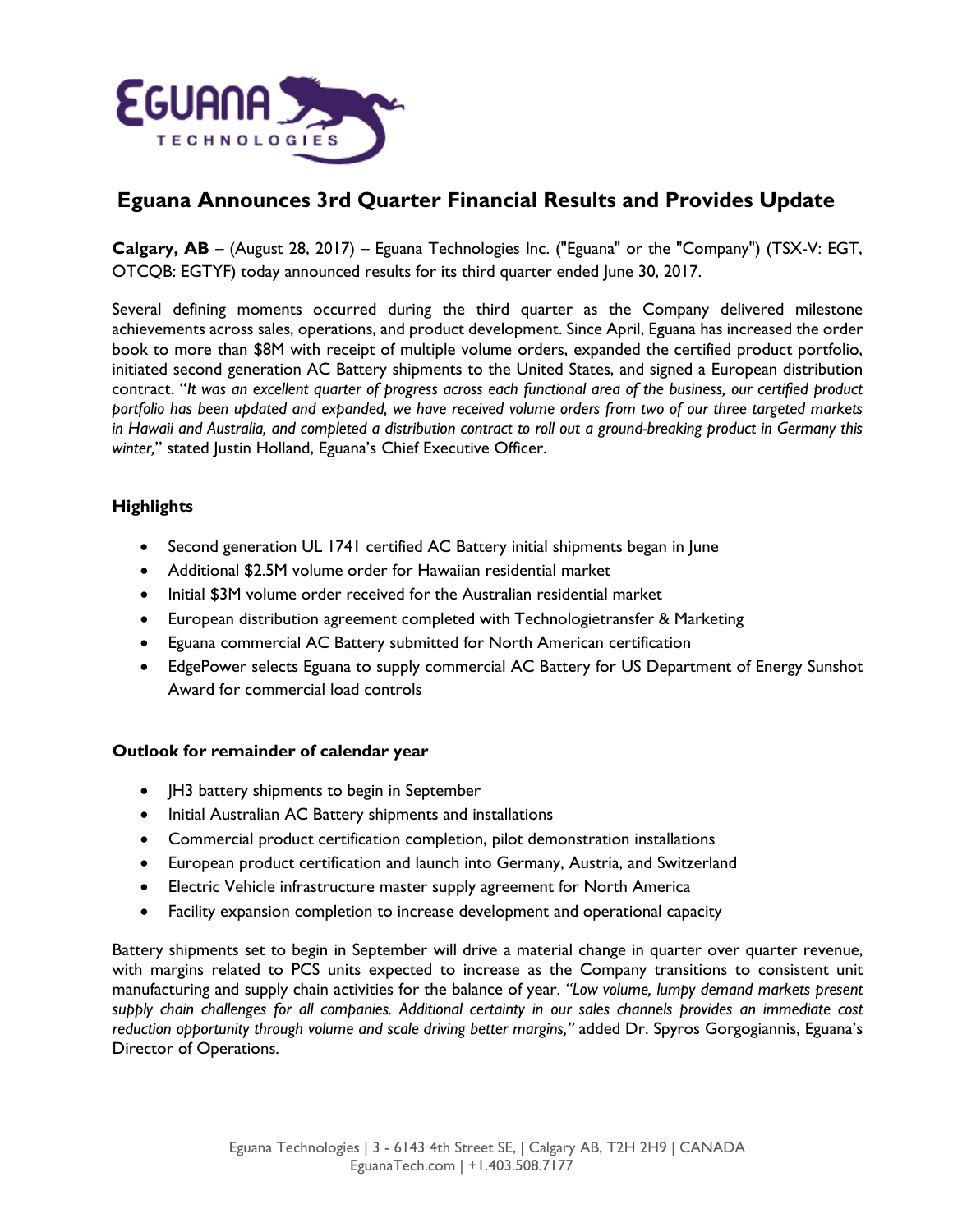

Additionally, the Company's expansion plans at its Calgary location will provide necessary capacity increases for both Research and Development and manufacturing capability. Completion is expected through the current quarter.

## **About Eguana Technologies Inc.**

Eguana Technologies Inc. (TSX.V: EGT, OTCQB: EGTYF) designs and manufactures high performance power controls for residential and commercial energy storage systems. Eguana has more than 15 years' experience delivering grid edge power electronics for fuel cell, photovoltaic and battery applications and delivers proven, durable, high quality solutions from its high capacity manufacturing facilities in Europe and North America.

With thousands of its proprietary energy storage inverters deployed in the European and North American markets, Eguana is one of the leading suppliers of power controls for solar self-consumption, grid services and demand charge applications at the grid edge.

To learn more, visit [www.EguanaTech.com](http://www.eguanatech.com/) or follow us on Twitter [@EguanaTech](https://twitter.com/EguanaTech)

| <b>Company Inquiries</b>      |
|-------------------------------|
| Justin Holland                |
| CEO, Eguana Technologies Inc. |
| $+1.416.728.7635$             |
| lustin.Holland@EguanaTech.com |

#### **Forward-Looking Statements**

This press release contains forward-looking information and forward-looking statements (collectively, "forward-looking statements") within the meaning of applicable securities laws that and are based on certain assumptions and analysis made by the Company's management as of the date of this press release. Forward-looking statements include, without limitation, statements with respect to strategy, the development plans of the Company, availability of customers, market penetration, the Company's intentions, business prospects and opportunities, extent of solar resource usage and future growth and performance opportunities. The words "believes", "expects", "expected", "plans", "may", "will", "projects", "anticipates", "estimates", "would", "could", "should", "endeavours", "seeks", "predicts", "intends", "potential", "opportunity", "target" or variations of such words of similar expressions thereto and the negatives thereof, identify forward-looking statements. Forward-looking statements are necessarily based upon management's perceptions of historical trends, current conditions and expected future developments, as well as a number of specific factors and assumptions that, while considered reasonable by the Company as of the date of such statements, outside of the Company's control and are inherently subject to significant business, economic and competitive uncertainties and contingencies which could result in the forward-looking statements ultimately being entirely or partially incorrect or untrue.

Forward-looking statements contained in this press release are based on various assumptions, including, but not limited to the following: (i) the Company's ability to achieve its growth strategy; (ii) the demand for the Company's products and fluctuations in future revenues; (iii) the Company's business model and assumptions; and (iv) expectations of growth in the industry in which the Company operations and the markets in which the company's products are sold. By their nature, forward-looking statements are subject to known and unknown risks and uncertainties, many of which are beyond the Company's control, that may be general or specific and which give rise to the possibility that expectations, forecasts, predictions, projections or conclusions will not prove to be accurate, that assumptions may not be correct and that objectives, strategic goals and priorities will not be achieved. The reader is cautioned to consider these and other factors, uncertainties and potential events carefully and not to put undue reliance on forward-